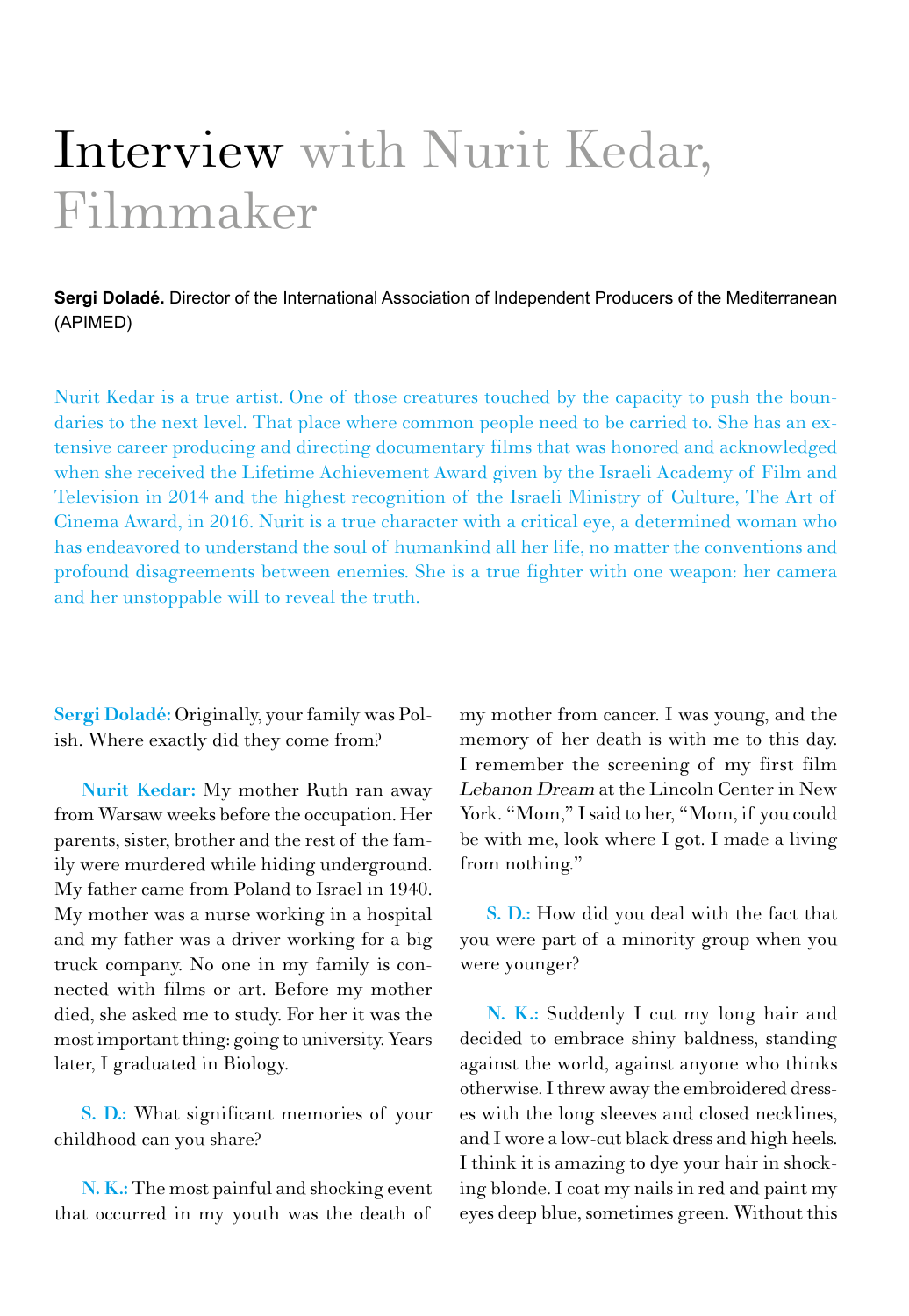green, life is not worth it. Getting to foreign places in no man's land, faraway, thinking of a once in a lifetime experience and starting from the beginning. My full frame is missing many pictures. I do not know where these pictures are, certainly not in my photo album. In my private album I found other pictures, not ones that will be shown in my frame. What do you do with all the films that go around in your head? What film am I in now? In a film that is just starting? In a film that is already over? In a film for which all the tickets are sold out? I forgot the film that failed. I want the film of a lifetime. My frames in my films can be so many: once it is the sky, or the sunset, the bloody war, a helicopter, begging eyes, but the tears are not always seen.

S. D.: During the Spanish Civil War, many Catalan Republicans escaped to France, where most of them were kept in concentration camps on the beach of Argelès-sur-mer, where thousands died. Others were later sent to prison camps during the Second World War and the Nazis killed them. A whole generation was destroyed and the survivors of the war did not talk about it. Does that sound familiar to you?

N. K.: It resembles our life here. The Holocaust survivors never spoke. They started a new life in Israel and tried to erase their past. Their children suffered and there are many documentaries showing the pain and the struggle they went through. Israel was established because of the millions of survivors who came here. They were the base of the new Israel. They raised their children to become the new Israeli. Elie Wiesel wrote years ago about his first-time experience teaching a group of university students about the Holocaust. As the very first class came to an end, the students just sat there. Unmovable. Grounded in their seats by the sheer weight of the truth and memory that they were only beginning to inherit. He

realized he had caused them pain. The Holocaust follows us from kindergarten. Teaching about the Holocaust is going to cause pain and will be painful for us: the memory keepers and the links in the chain. For it is impossible to stare in the face of such horror and not endure heartache. The educator's added challenge is that we must keep the ache buried within while we transmit experiences, try to break down time and foster empathy in all who will listen.

S. D.: What was it that made you decide to make films?

N. K.: The decision to set out on my own and to make my own films was not an easy one. Being a CNN producer caused me to become addicted to the news. In Israel, there isn't a dull moment. News haunts news. I had no life outside CNN. After two years, I moved to the new Israeli commercial channel Ch. 2 Keshet. Broadcasting from day one, I produced documentary series and films. Beside the documentaries, I was the producer of the Channel 2 news magazine on Friday evening, which is still the primetime news hour. Through my work at CNN and the news on Channel 2, I was seeing and experiencing inhuman situations between the Israeli military and Palestinian civilians. Injustice affected me mentally and morally. Since you cannot make your own decisions and you are always subject to your superior's decision, I decided to go my own way by making my own films. I set out on my long risky journey making my first film Lebanon Dream.

S. D.: How would you describe your state of mind while filming?

N. K.: The topics that interested me the most are the conflicts in the war zone. This is how I found myself in Lebanon, which in the late 1990s was the hot-blooded place in hell. The Israeli army held outposts in Southern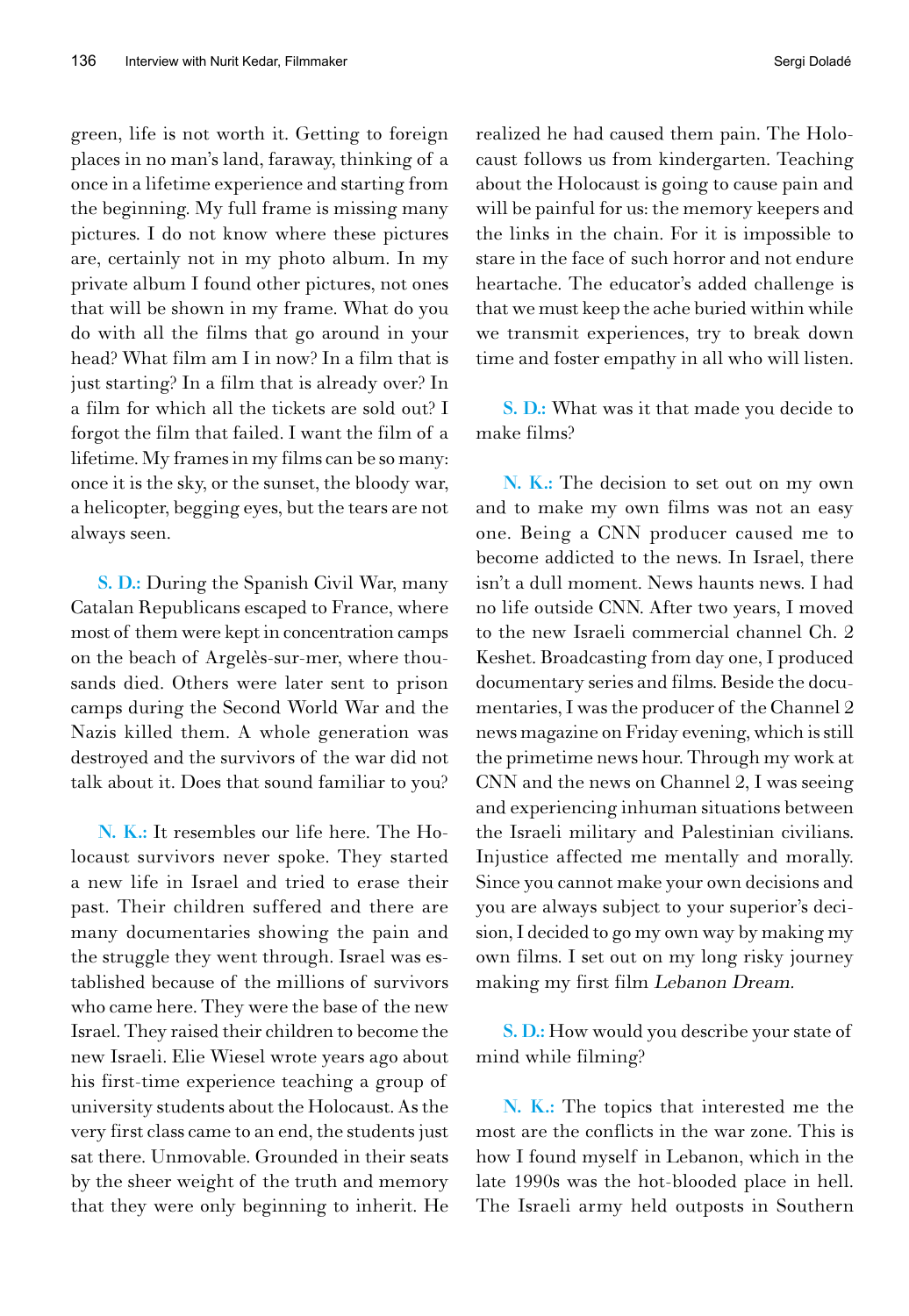## **Nurit Kedar Yehuda Bitton**

Present

## Concrete בט Ш

Produce Yehuda Bitton | pora amar you | Suici Nurit Kedar | 119 anno 2100 | Dresse Nurit Kedar | 119 anno 201 Constructioner Shahaf | now has on | Commography Giora Bejach | nrs anys on | dosol Noam Levy | vb gara any ital some Offir leibovitz | yracarh voix music men | Sound despi Alex Claude | map obter is en serv | Sound Amos Zipori | mens oras with

*Concrete,* by Nurit Kedar.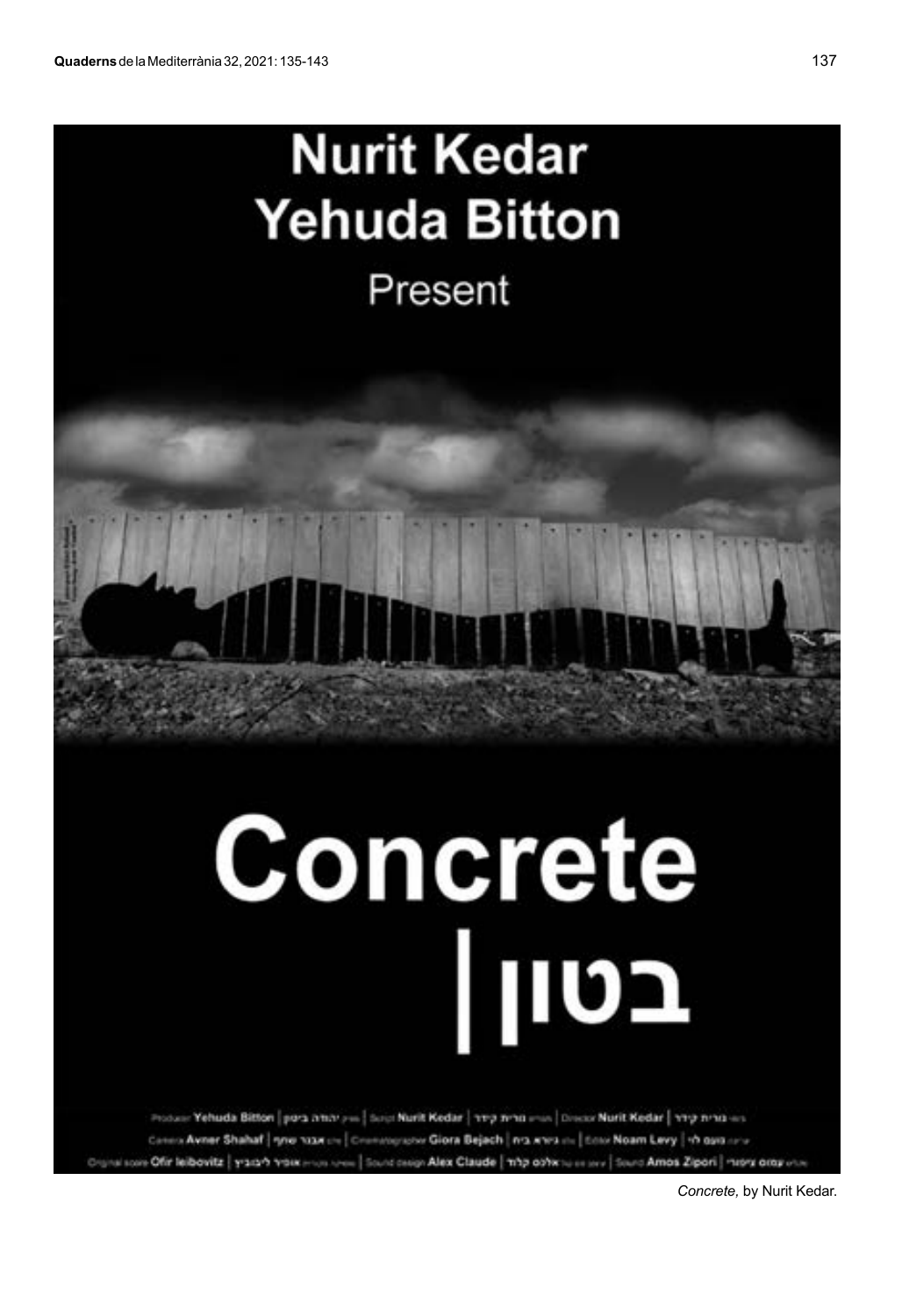Lebanon and there was not a day that soldiers were not killed in clashes with Hezbollah. The difficult situation with hundreds of dead soldiers led to the decision to withdraw Israel from Lebanon after 20 years. In my film Lebanon Dream I looked at the Lebanese mud. Was I scared? Yes. The adrenaline flooded me. The sights hit me. Over the years, I have been in other war zones, the only woman director in war zones.

S. D.: In such situations, do you have a red line that you will not cross while filming?

N. K.: Absolutely! I have clear lines about my moral codes while filming and editing my films. My film One Shot focuses on snipers. The Israel Forces (IDF) employs snipers in combat units for targeted assassinations. While documenting assassinations, I decided that I would never reveal the identity of the assassins. This is my red line and it is clear and rigid. While filming Lebanon Dream unbearably difficult moments are immortalized, during which the wounded IDF soldiers and casualties are evacuated to the rescue helicopter. I chose not to use the sound of the shouts, not to expose the faces of the wounded. This is my code of ethics.

S. D.: How can documentary films change people's perspectives about the war in general?

N. K.: I think it is inevitable that people will come to find documentaries more compelling and important than fiction. Just as in literature, where the taste has moved from fiction to nonfiction, I think this is going to happen in film as well. In a way, you are on a serendipitous journey, a journey that is much more akin to the life experience. When you see somebody on the screen in a documentary, you are engaged with a person going through real life experiences. Therefore, as you watch the film, you are in fact in the shoes of another individual. Watching

a documentary can feel like a serendipitous journey on which the real lives of strangers unfold before the audience's eyes. There is identification in that special sense of discovery and feeling of close connection to the subject of the film. If documentary war films generate empathy in audiences, illuminating new perspectives and activating powerful emotions, then what happens next? Some leave saying: "I want to do something about the way I feel and what I just saw." Others can shout: "What have you done? Why? What is your evil purpose? Damn you!!!" Margaret Mead taught me that we should never doubt that a small group of thoughtful people can change the world.

S. D.: Let's talk about your latest documentary film Lieber-man. What drove you to make a film that deciphers Avigdor Lieberman's story?

N. K.: The meteoric rise of Avigdor Lieberman was the first sign of a new era in the State of Israel and, with it, the fall of "the old elites", the rightwing trend and the emergence of "the second Israel" as the dominant political force. However, Lieberman himself, who immigrated at the age of twenty, without a penny in his pocket, remains a mystery. How did he make it? Is he corrupt or a victim? A racist or a pragmatist? Moreover, what lies behind his special relations with Benjamin Netanyahu, dating back to the eighties? Lieberman is not to be thought of as a contrived politician, a Russian immigrant, or one of those classic rags-to-riches stories. He is a creature of Israel. A reflection and manifestation of a very deep and angry strain of the Israeli collective unconsciousness. He is the organic expression of the dark side of Israeli culture. Like his patron Netanyahu, Lieberman was one of the politicians who grew up in the post-Channel 2 era, Israel's commercial TV station, where nothing looked as it did in the days of Channel 1 (Israel Broadcasting Authority) and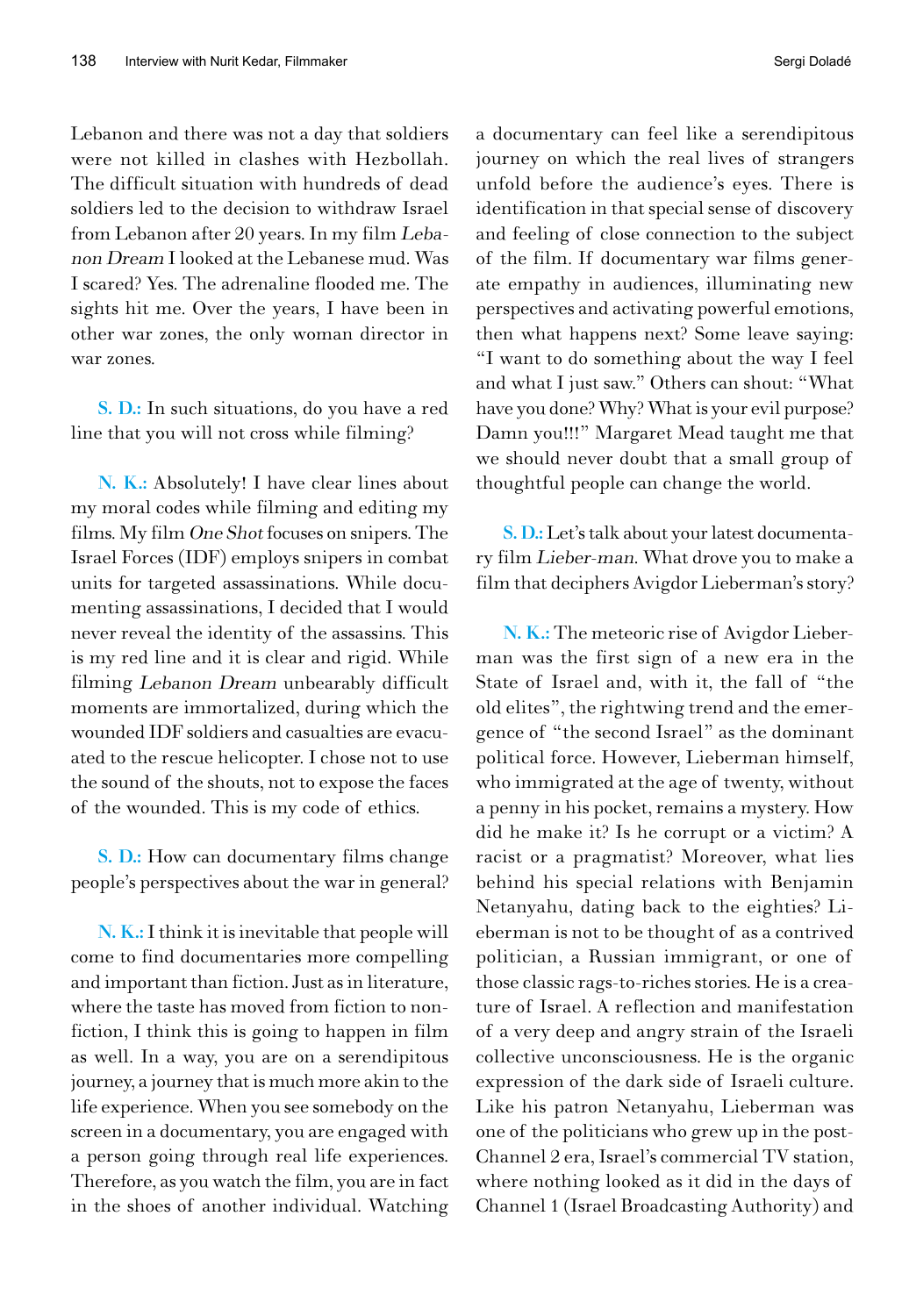the member's notebooks. Lieberman does not have the natural talent for communication that Bibi has, he does not have broad popular support. He does not have a significant record of achievements and he does not have a clear agenda, except for statements against the Arab citizens of Israel. He has to build himself on very shaky foundations, and he does so with unbridled patience and determination. Lieberman also knows how to play a complex game with his public image, with a forceful pose alongside careful, even insipid, conduct in the offices he has reached. He manages at once to be a foreign plant and the symbol of the new, nationalistic and hedonistic Israelites.

S. D.: Making the film, what was the most unexpected aspect of Lieberman you uncovered?

N. K.: At the beginning of his career, Lieberman was marked as "another" but over the years he learned to turn the disadvantage into an advantage that propelled him up. Now the innovation is gone and, precisely because no one is questioning its legitimacy, it is faltering and sinking. In retrospect, this was also the mistake of all his critics and persecutors – they called him Russian – and they thought he was carrying the foreign virus that would kill the Israeli body, but they just did not understand where they lived. Lieberman was never Yvette who came from Russia, but Avigdor who was created here, in this country. He is one of ours, a native landscape of his homeland. That is exactly what I revealed, which was new for the audience. It is my personal point of view. It was the first time people got the full picture of Lieberman.

S. D.: Besides the political issues that the film tackles, I believe you are also portraying an in-depth picture of Israeli society. Why is this such a crucial issue for you?

N. K.: The 1990s were a key moment in Israeli history. Israel, which was a small, intimate, closed and mobilized society, was suddenly open to the world. Privatization was gaining momentum. The population was skyrocketing in size. The Russians, Arabs and ultra-Orthodox appeared on the political stage. The veteran elite were leaving the civil service, the military and public positions in favor of academia, the media and the business world. Israeli society was disintegrating into tribes fighting each other. A layer of new rich people was growing rapidly. Private planes landed at Ben Gurion Airport and yachts moored in Herzliya. Lieberman was exposed to big money, capital, Martin Schlaff and the Russian oligarchs. Vodka was replaced by quality wine. The suits were upgraded. My film deciphers the Lieberman story from a new perspective, one that has to do with the social changes that Israel underwent in the previous two decades. In order to understand Lieberman I had to point out the big change in Israel. Lieberman fitted this new era like a glove.

S. D.: In the past, you received death threats after your film Concrete was broadcast on Channel 4. Prelate Pere Casaldàliga, who has just passed away, always defended the idea that one had to have a cause that gives one's life sense. Would you agree?

N. K.: Being mentioned alongside Pere Casaldàliga, one of the best-known exponents of liberation theology, Bishop of the people, is a great honor, which I do not deserve. Let me explain why my film Concrete caused threats to my life. The Israeli public, especially the rightwing of the political map, are not ready to hear criticism of the soldiers. Certainly not for military operations. For them soldiers are the undisputed heroes and cannot be criticized. It is difficult for this audience to face the truth even if the soldiers tell it. That is why in their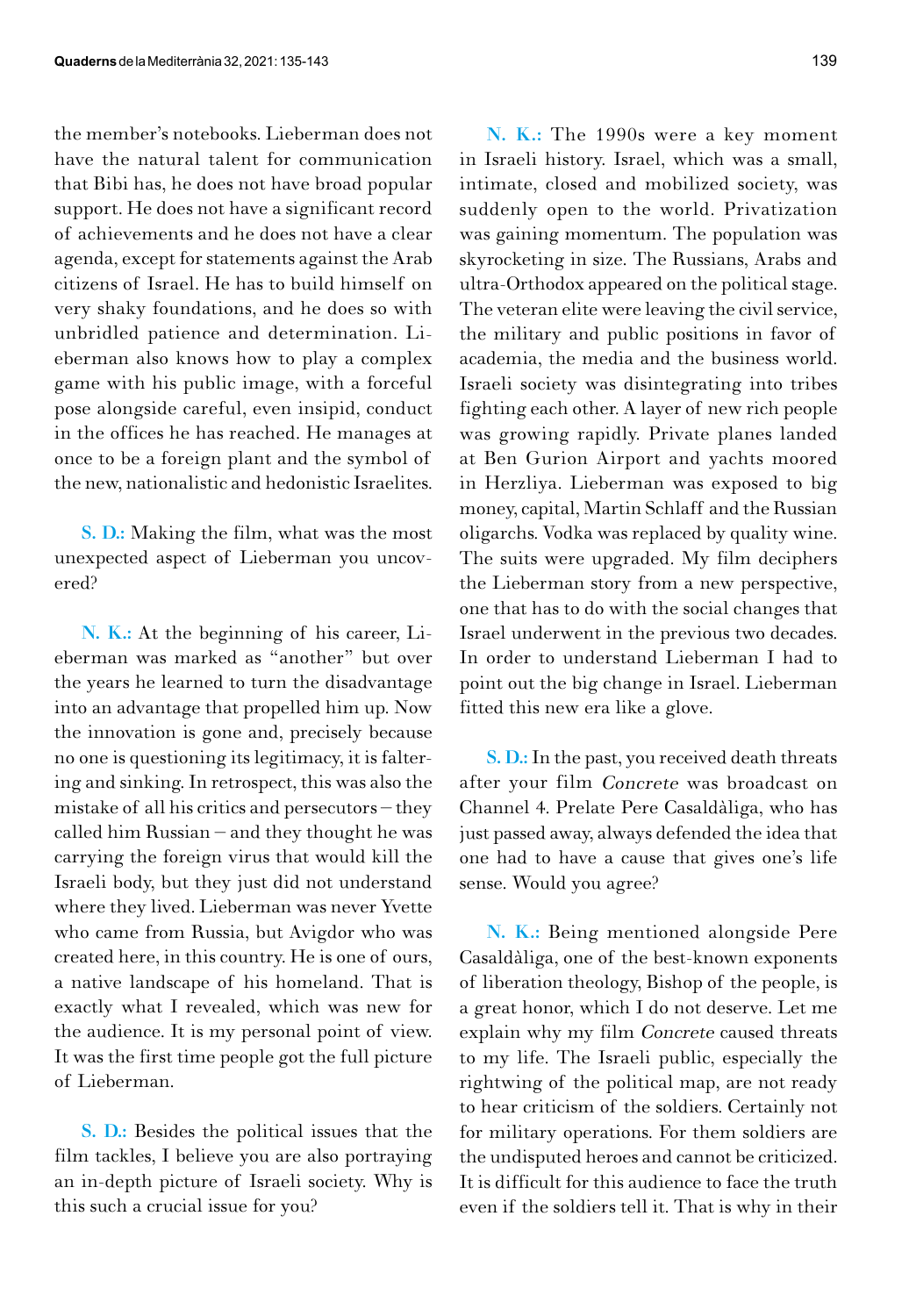eyes I am a traitor; I am cheating on them. Concrete is a "perpetrator" documentary, the protagonists of which were soldiers who took part in Operation Cast Lead in Gaza. Concrete shows a tragedy of every battle in every war. My strong belief in this documentary was and still is the soldiers' ability to talk about the sights they saw and be able to face the truth even if it was not flattering.

S. D.: What are your upcoming plans? Any other films about Israel, or would you look for a completely different topic?

N. K.: My new film takes place in Lebanon back in 1982. It is called Playground and is based on an unknown true story. In June 1982, Israel invaded Lebanon. A company of Israeli paratroopers took part in the occupation of the southern coastal cities of Tire and Sidon. Soon, the situation got complicated as the Israel Defense Forces were up to their neck in the heart of densely populated urban settings: forcibly removing unarmed civilians from their homes, demolishing high-rise residential buildings, surrounded by women and children while fighting. The pressure was intense, especially psychologically. That is when the company got an order to guard a thousand Palestinians detained in a Sidon schoolyard.

S. D.: Your films have gained wide global interest although you put the focus on a regional reality. How do you deal with this when considering a new project?

N. K.: I became involved with my new project Playground the first minute I met the officer who told me what it is about. Again, I am inside a war zone. Although I shed light on a regional reality, it has its impact. I want my film to illuminate a particularly important angle in our eyes that is related to the dangers of war. The realization that once you enter

into this being called war, you are exposed to the danger of losing humanity. Of complete disengagement from the shackles of morality and the restraints that keep you within humanity, in your normal daily life. This statement is true of almost every war story, but stands out in this story in particular. For these are mature, mostly educated, people, those who went to war skeptical. Without the enthusiasm or boldness that characterizes young and innocent warriors, and speeds up the process of disintegration of moral values. These are experienced people. If you told them  $-$  or their associates  $-$  to kill people with blows one day, they would look at you as unbelievers. Here it is. A chilling film that brings up the conflicts, fears, costs and moral issues that arise in time of war. I am interested in portraying the moral issues that arise between soldiers in the face of what has taken place, which is fascinating. I will examine in depth the mental constructs that human beings tell themselves, or the defense mechanisms they use, to justify their actions or deal with their consequences in retrospect. This is about the human condition. Nothing to do with a specific region of the planet.

S. D.: Making documentaries can be taken as a way to psychoanalyse oneself. How was the experience of filming the award-winning-film One Shot?

N. K.: Working on my film One Shot was a challenging process. The dilemmas, the ambivalent attitude towards the snipers on screen, the desire to find something that would do justice to what I heard. It is the soul of a human being, a fragile soul. It took me hours while listening to their harsh memories to ask one question: "Did you murder?" The word murder terrified me. I got the answer: "Murdered? I do not know but yes. You may say murdered." On the one hand, I wanted the confessions about the deliberate killing. On the other, the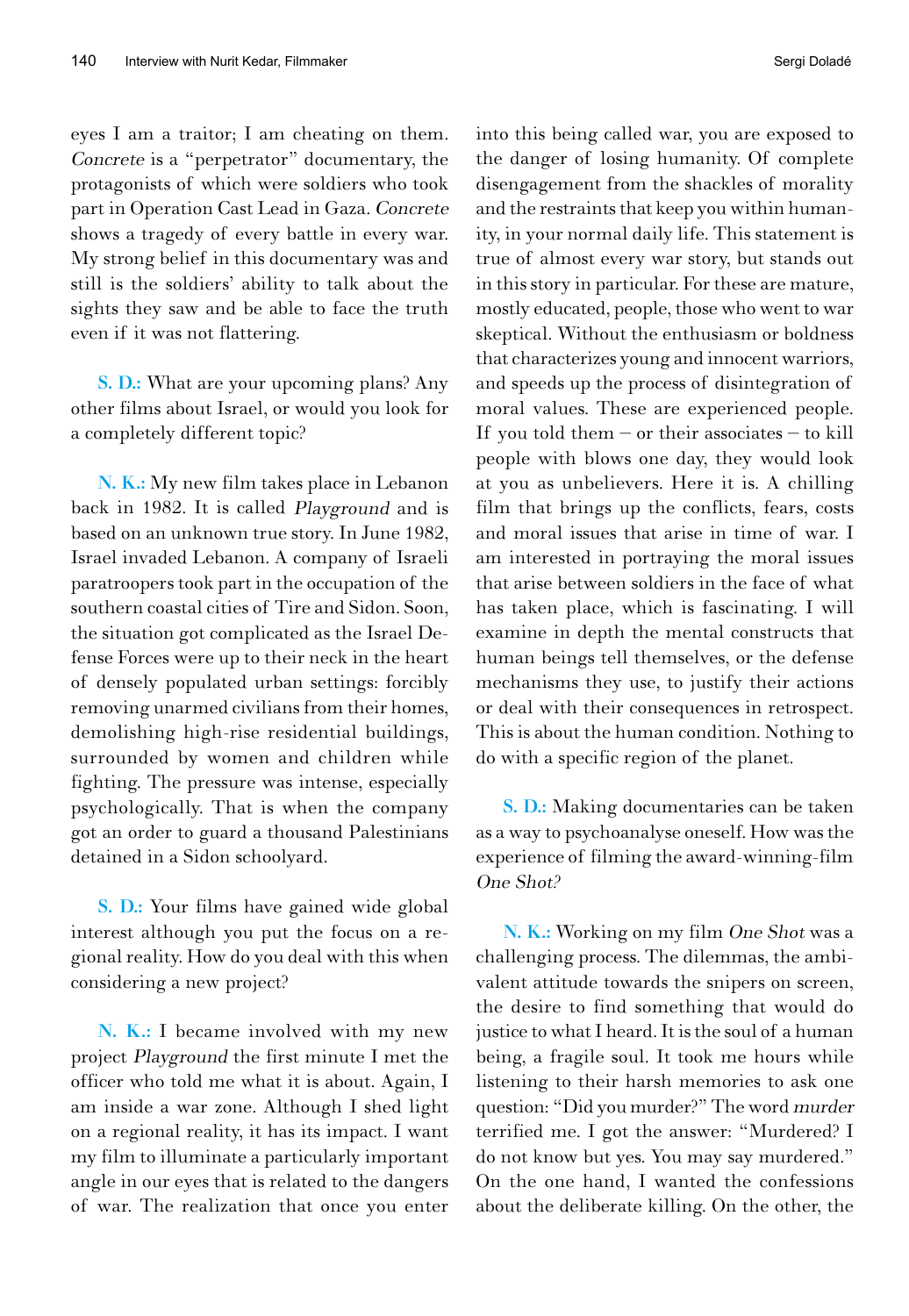descriptions of the snipers scared me. For the first time in my life, I realized what it is like for a young soldier to kill, to murder. I wanted to protect them, to understand the depth of the act. It took me almost three years to locate snipers. The soldiers who act as snipers are not ready to be interviewed. They are aware of their actions. The snipers in my film had the mental need to talk, to take the deliberate killing away from them. It is difficult not to think of an entire generation of Israeli men whose military service made them believe in inexhaustible power.

S. D.: This issue of Quaderns de la Mediterrània is dedicated to art and creativity as a bridge of dialogue. Do you think international viewers recognize themselves in your films?

N. K.: The audience of my films abroad is completely different from the audience in Israel. While in Israel my films irritate the audience and there are shouts from the auditorium against me, abroad the audience is stunned by my films. First, they do not believe in the soldiers' revelations, the state of war, the fears and difficult experiences that the soldiers go through. Later on they shake my hand, fully admiring my films. I think most of my films have revealed to viewers confessions they have never heard. I remember in New York there were screenings of my film One Shot. Many Marines attended the Lincoln Center. They were shocked at the revelations of the sniper soldiers. Some of them told me that in the Marines even those who are released from service do not speak. The screenings that were more charged were to a Jewish audience. They did not believe what they saw on screen. They did not like my films, to say the least. They did not like my point of view. In their opinion, I presented Israel in an ugly light. The awards I received are proof that I did the right thing. My cinematic films told the truth even if it hurts, even if it is not flattering.

S. D.: The arts have played a major role at bringing cultures together. What is your own experience?

N. K.: I believe that there are four roles traditionally assigned to artists. They are to produce a record of their surroundings; to express emotions in a tangible or visible manner; to reveal truths that were either universal or hidden; and to help people view the world from a different or novel perspective. The art that surround us, whether it is a painting, music or even videos, can have huge impact on our mood and emotions... All kinds of art can affect our mood in a positive way, making us feel happier, calmer, or even inspired to do something. Everywhere you go art is evident. Art binds. Culture generates social capital and strengthens a community's character. Art brings people together physically  $-$  in galleries, museums, performance spaces – and culturally, through its capacity to tell a community's shared story, to inspire reflection, and form connections that transcend differences.

S. D.: As the artistic director of the Jerusalem Anthropological Film Festival, what is your experience regarding the similarities between cultures?

N. K.: It is fascinating. I opened my self to the world! I get to watch films that show you the diversity of societies, globalization, culture, and people everywhere. While ethnographic or anthropological, film festivals are part of the cultural calendars of major cities worldwide. The distinction of the Jerusalem Anthropological Film Festival comes from its unique combination of academic and public spheres: the festival is integral to the Hebrew University's study program, while holding public events to draw both film enthusiasts and "armchair anthropologists". The Jerusa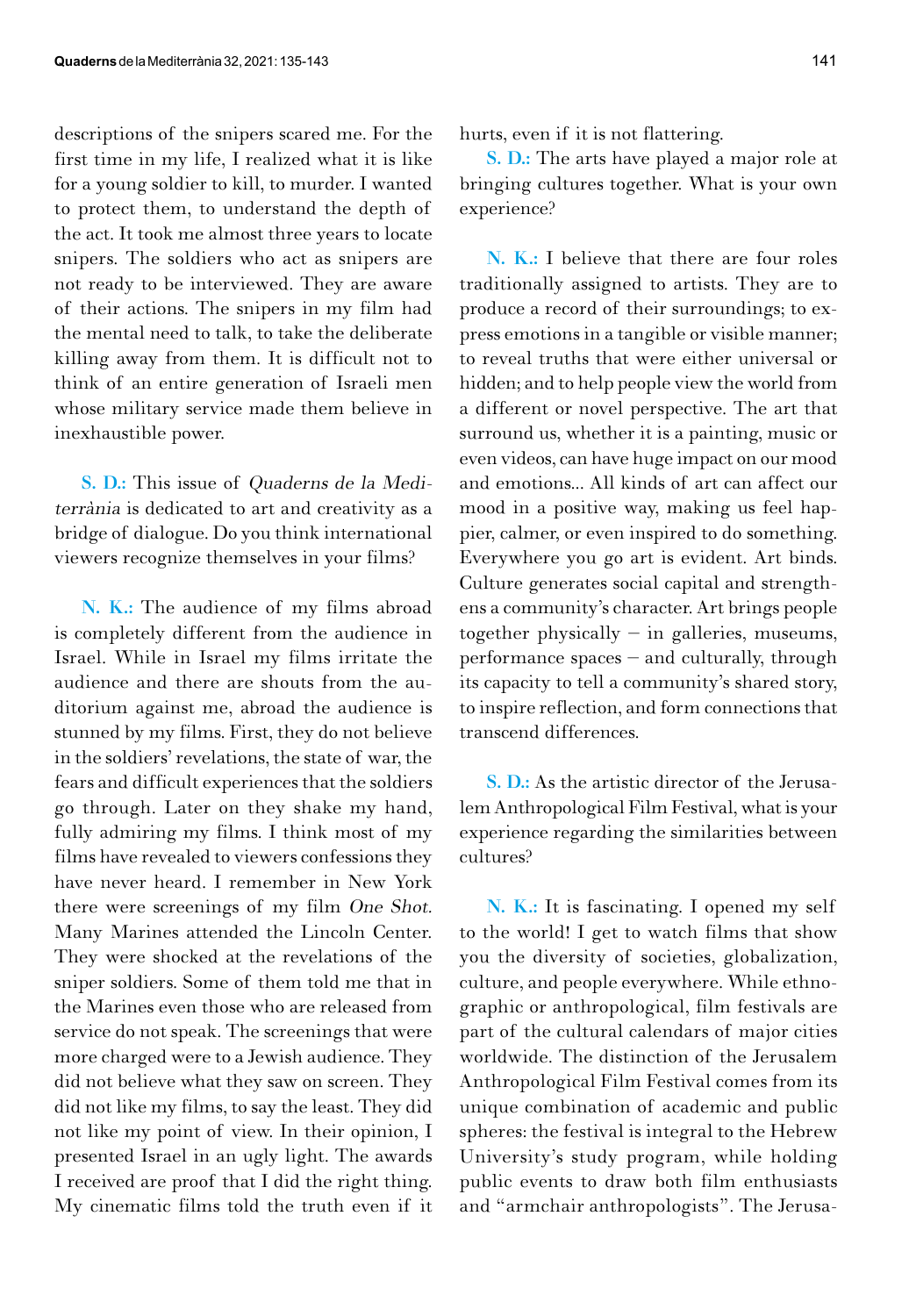lem Cinematheque, together with the Department of Sociology and Anthropology at the Hebrew University, are working to promote documentary films with ethnographic orientation. These films use cinematic techniques in order to demonstrate the complexity and difficulties of the lives of individuals and communities around the world, the relationship between the human and non-human, and the social, political and financial aspects of these relationships.

S. D.: How have art and creative minds inspired you in your own work?

N. K.: Always be open to new sources of inspiration. Right now, you might be filling your time by watching movie after movie, which is great, don't get me wrong. However, if you open your eyes or turn your head just a little, you might come across something you have never seen/experienced/heard/felt before, and it could end up being the creative catalyst you have been looking for. That is what happened to me. The dark backgrounds from Francis Bacon, the quotations from Brecht's Mother Courage, to the internationally renowned Ohad Naharin, the House Choreographer of the Batsheva Dance Company and creator of the Gaga movement language. Legendary choreographer Pina Bausch has greatly influenced my films. The pain, the loneliness, the suffering and the politics that became known in her choreographies she created. The soundtrack of her dance pieces inspired my film's music score featuring Thom Hanreich, Hazmat Modine, Jun Miyake and the unforgettable  $O$  Let Me Weep, For Ever Weep by the English Chamber Orchestra.

S. D.: Do you think free creativity is at stake?

N. K.: Sir Isaac Newton came up with his theory of gravity and Shakespeare wrote King Lear during times of plague… What we know from history and psychology is that creativity and innovation arise in times of crisis. When our lives and our world undergo drastic changes, our minds change, too, often opening up to a new level of our own creative potential. Why do so many artists produce their best work during or following times of serious illness, trauma or loss? Moreover, why is it that major artistic movements tend to emerge in the aftermath of war, conflict and periods of social upheaval? Van Gogh created Starry Night, along with some of his other most celebrated paintings, in the asylum in Saint-Remy while battling crippling anxiety, depression and possible bipolar disorder. Virginia Woolf wrote To the Lighthouse as a way to cope with the loss of her mother. There's also Edvard Munch's The Scream, Picasso's Guernica, John Lennon's Strawberry Fields Forever, Joan Didion's The Year of Magical Thinking and Amy Winehouse's Back to Black, to name a few personal inspirations.

S. D.: The philosopher Byung-Chul Han describes our time as a burnout society. How far do you feel committed to Western society, or do you have a critical position towards it?

N. K.: Han is right, but can you act differently? He is not acting differently from other competitors in his era. It is a great privilege to sit in the academic ivory tower and criticize the people who want to excel or achieve a personal goal. In his opinion, everyone should have remained lumberjacks and water pumps… It is impossible to enjoy the pleasures of life without paying the price that life charges. The race for achievement is long and exhausting but, when you succeed, you enjoy the achievements. There are many who fall by the wayside, their downfall was not caused by Western society, their downfall happened because of low achievement ability.